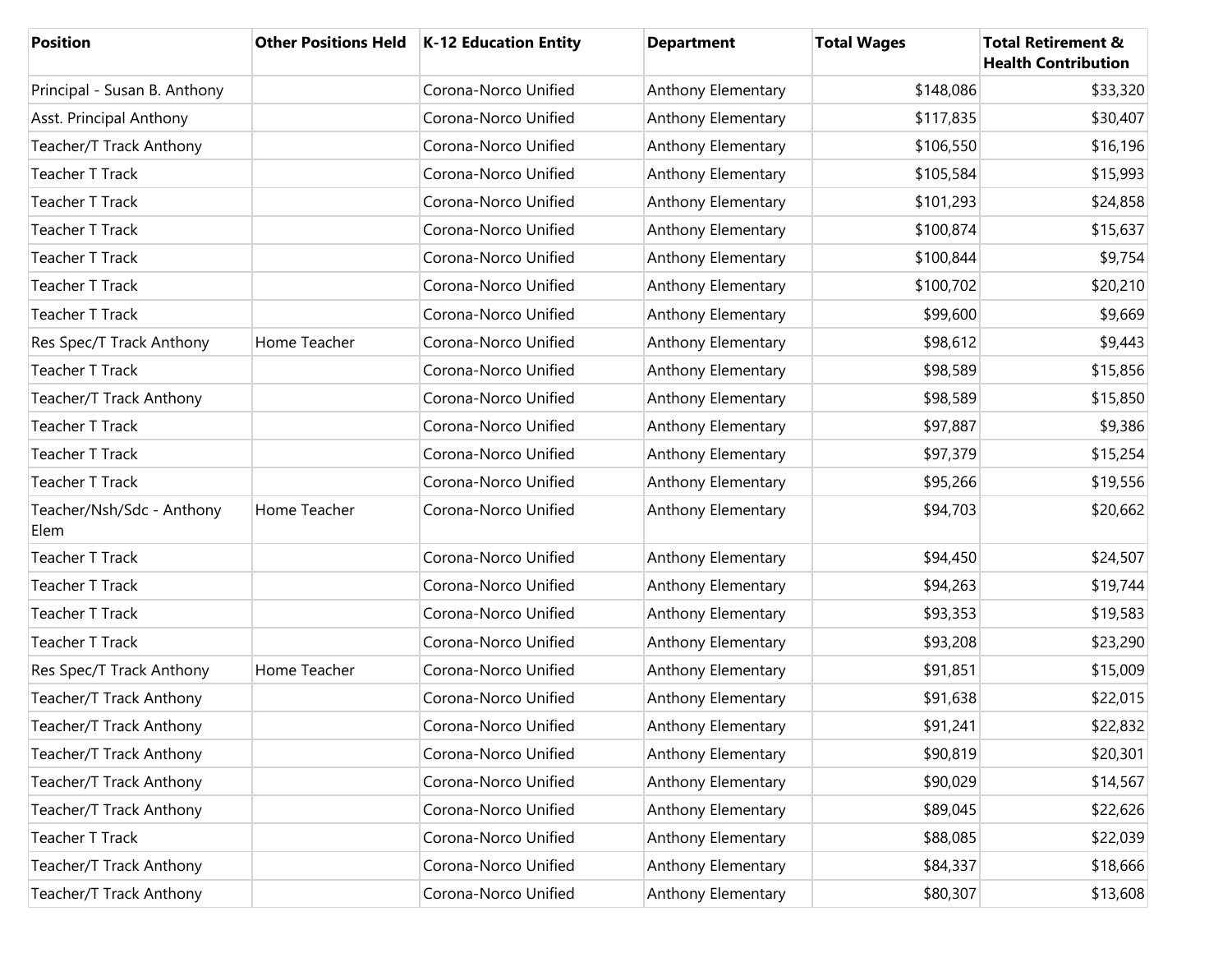| Teacher/T Track Anthony            |                                   | Corona-Norco Unified | Anthony Elementary | \$78,799 | \$13,546 |
|------------------------------------|-----------------------------------|----------------------|--------------------|----------|----------|
| Principal - Susan B. Anthony       |                                   | Corona-Norco Unified | Anthony Elementary | \$78,426 | \$18,648 |
| Teacher/Nsh/Sdc T Trk<br>Anthony   |                                   | Corona-Norco Unified | Anthony Elementary | \$77,107 | \$17,550 |
| Teacher/T Track Anthony            |                                   | Corona-Norco Unified | Anthony Elementary | \$71,761 | \$12,878 |
| <b>Teacher T Track</b>             |                                   | Corona-Norco Unified | Anthony Elementary | \$70,701 | \$21,278 |
| Teacher/T Track Anthony            |                                   | Corona-Norco Unified | Anthony Elementary | \$65,092 | \$13,526 |
| Head Custodian I                   |                                   | Corona-Norco Unified | Anthony Elementary | \$50,421 | \$18,786 |
| <b>Teacher T Track</b>             | Home Teacher                      | Corona-Norco Unified | Anthony Elementary | \$49,695 | \$4,758  |
| School Secretary II                |                                   | Corona-Norco Unified | Anthony Elementary | \$48,640 | \$11,309 |
| Custodian                          |                                   | Corona-Norco Unified | Anthony Elementary | \$48,534 | \$11,040 |
| Custodian                          |                                   | Corona-Norco Unified | Anthony Elementary | \$45,695 | \$10,626 |
| <b>Teacher T Track</b>             |                                   | Corona-Norco Unified | Anthony Elementary | \$44,074 | \$4,233  |
| Teacher/T Track Anthony            |                                   | Corona-Norco Unified | Anthony Elementary | \$42,848 | \$4,453  |
| Teacher/T Track Anthony            |                                   | Corona-Norco Unified | Anthony Elementary | \$40,752 | \$14,398 |
| Hourly/Daily Administrator         |                                   | Corona-Norco Unified | Anthony Elementary | \$35,033 | \$0      |
| Clerk Typist II                    |                                   | Corona-Norco Unified | Anthony Elementary | \$34,655 | \$9,694  |
| Unit Lead I                        |                                   | Corona-Norco Unified | Anthony Elementary | \$29,428 | \$8,564  |
| Library Clerk                      |                                   | Corona-Norco Unified | Anthony Elementary | \$26,908 | \$3,403  |
| Para educator-Special<br>Education |                                   | Corona-Norco Unified | Anthony Elementary | \$24,102 | \$2,763  |
| Para educator-Special<br>Education |                                   | Corona-Norco Unified | Anthony Elementary | \$22,628 | \$2,671  |
| Para educator-Special<br>Education |                                   | Corona-Norco Unified | Anthony Elementary | \$20,080 | \$7,275  |
| Para educator-Special<br>Education |                                   | Corona-Norco Unified | Anthony Elementary | \$19,810 | \$2,269  |
| Clerk Typist II                    |                                   | Corona-Norco Unified | Anthony Elementary | \$18,608 | \$0      |
| Para educator-Special<br>Education |                                   | Corona-Norco Unified | Anthony Elementary | \$17,964 | \$7,602  |
| Clerk Typist II                    |                                   | Corona-Norco Unified | Anthony Elementary | \$15,709 | \$1,855  |
| Clerk Typist II                    |                                   | Corona-Norco Unified | Anthony Elementary | \$14,813 | \$0      |
| Para educator/Bilingual            | Clerk Typist-Sub Perm<br>Employee | Corona-Norco Unified | Anthony Elementary | \$13,051 | \$0      |